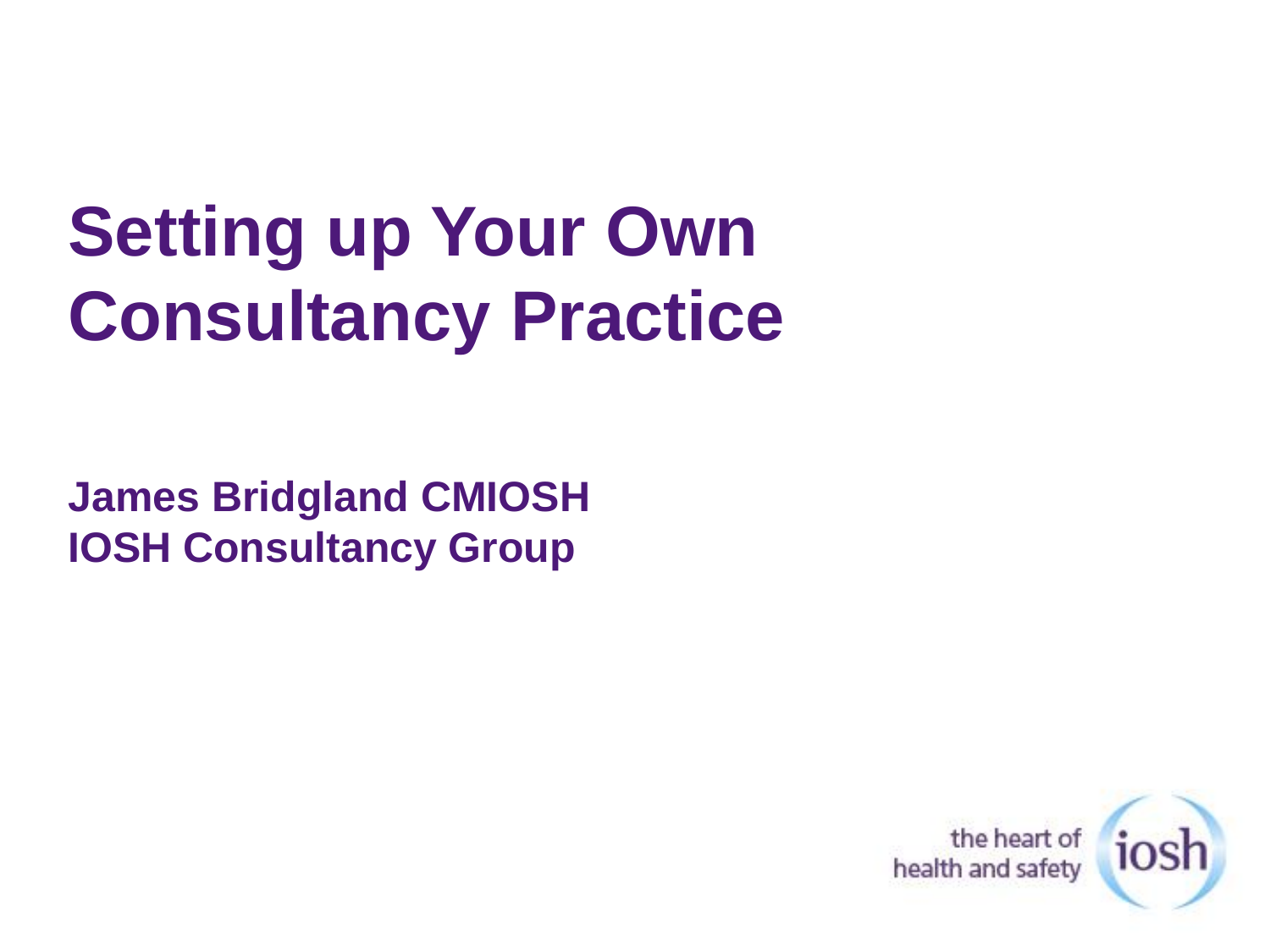#### **Outcomes**

**To help you to:**

- **• Appraise your suitability to run your own business**
- **• Identify an appropriate trading structure**
- **• Prepare an initial business plan**
- **• Develop strategies to win and deliver work**
- **• Consider options for the development and growth of your business**

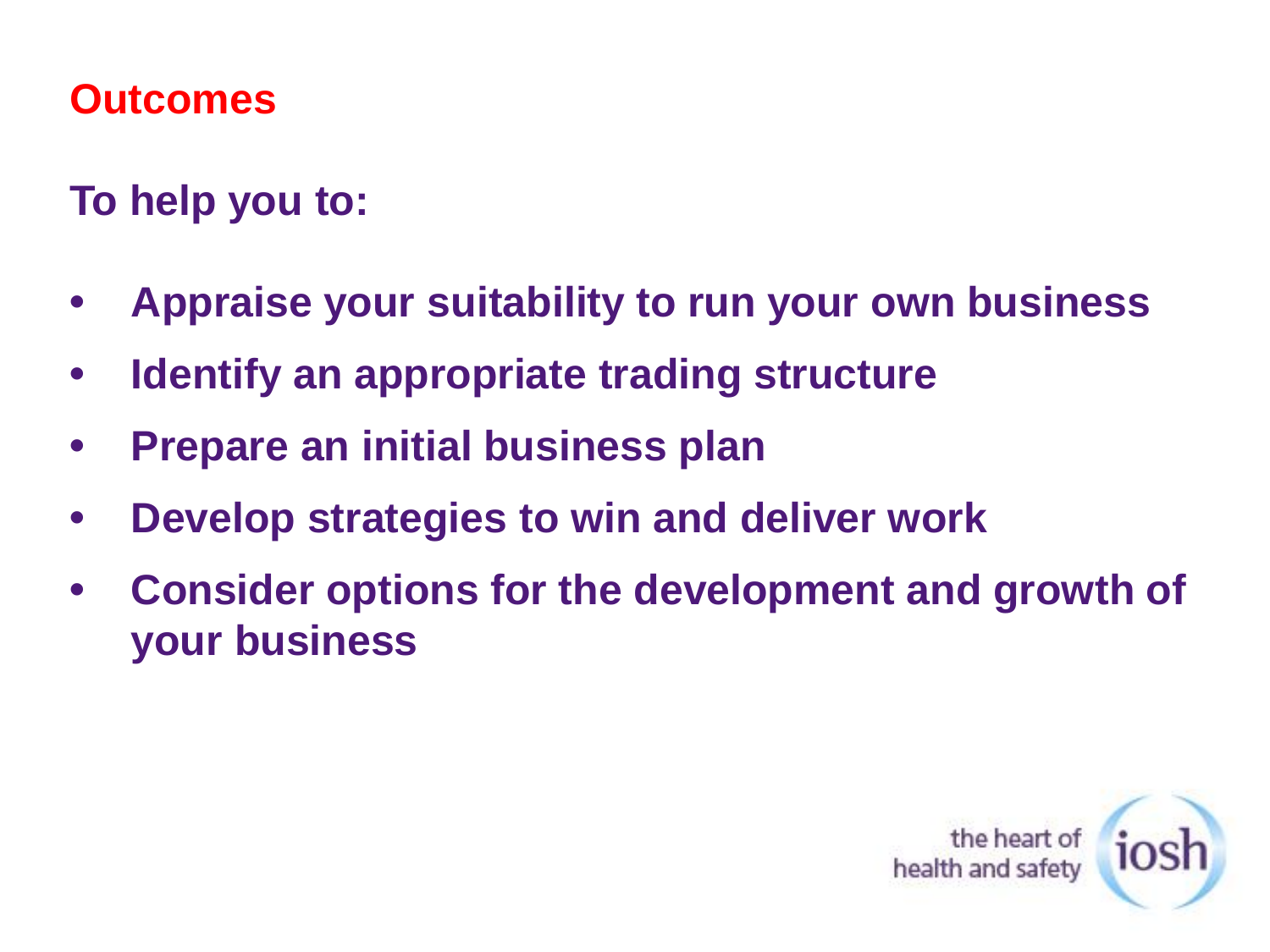#### **Structure of this session**

- **1. Introductions**
- **2. Your objectives**
- **3. Your business services**
- **4. Your business infrastructure**
- **5. Achieving your goals**

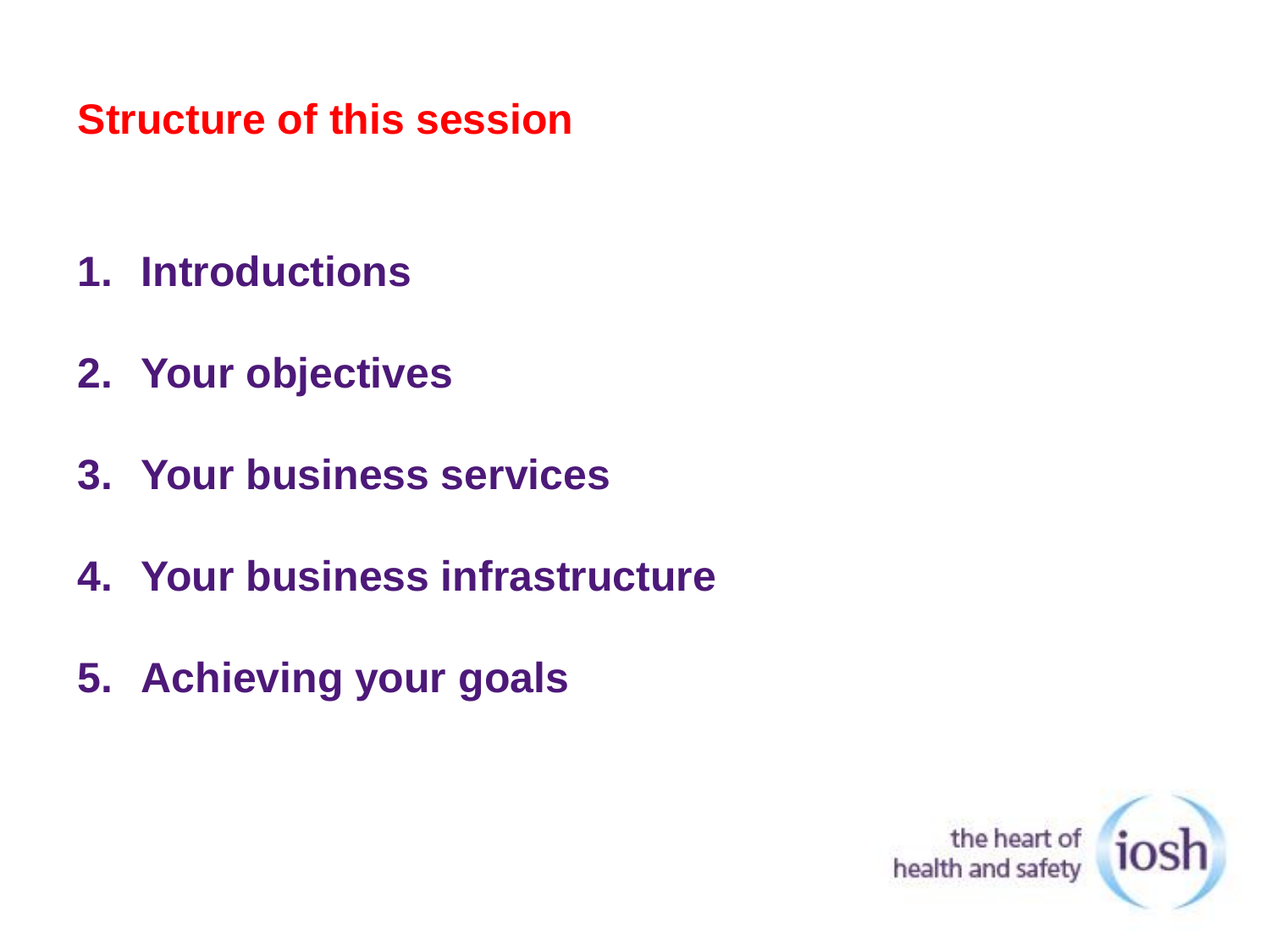#### **Introduction to me**

- **James Bridgland CMIOSH**
- **Studied Rural Land Management**
- **Joined national firm of Chartered Surveyors**
- **Developed specialism in health and safety professional advice**
- **Set up own practice**

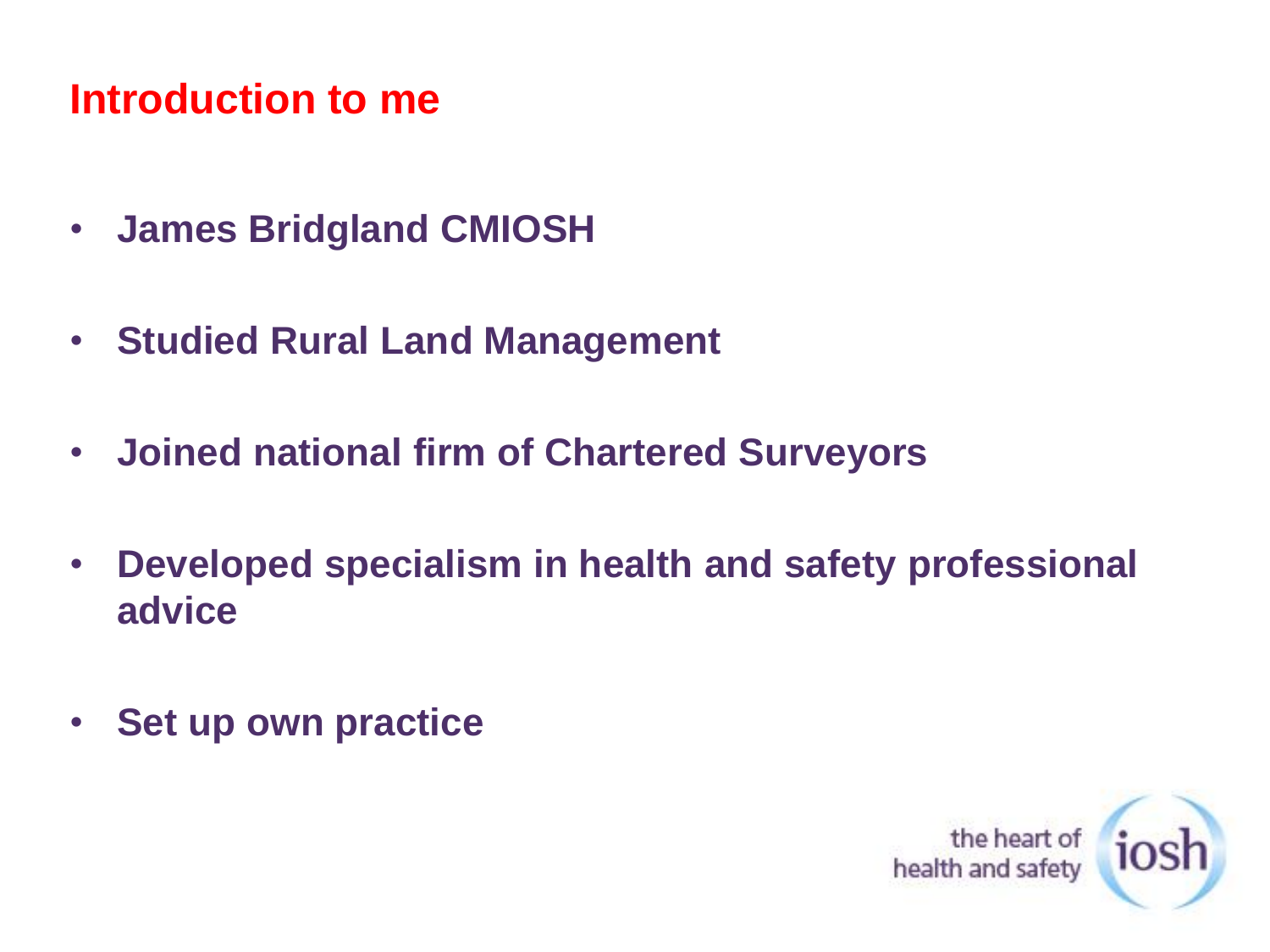#### **Introduction to you**

**Poll – please choose which statement applies to you**

- **1. I work in health and safety but not as a consultant**
- **2. I work as a consultant for someone else's business**
- **3. I have set up my own consultancy practice which employs me and a family member – but no "third party" staff**
- **4. I have set up my own consultancy practice which employs "third party" staff**

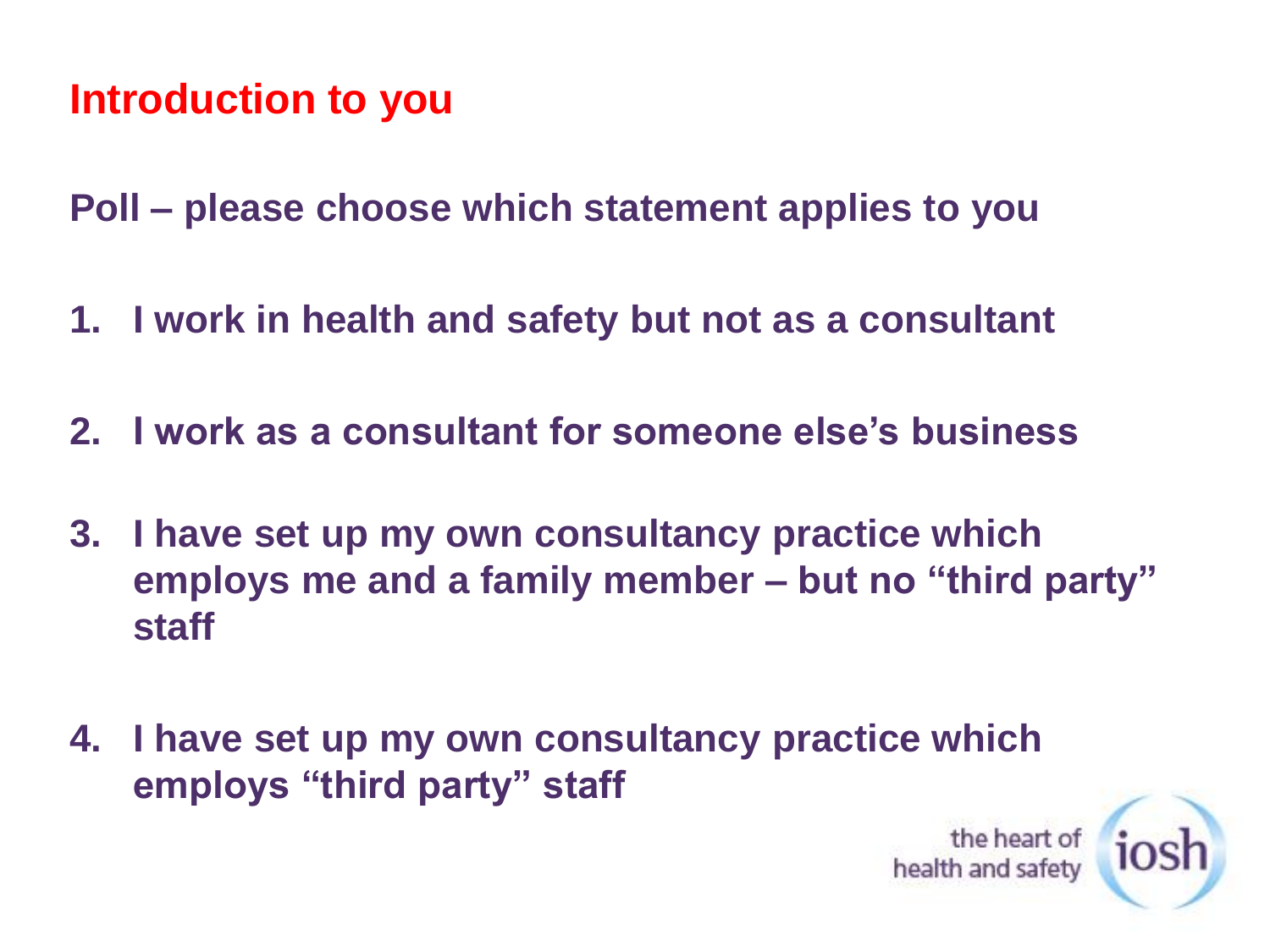**It may be a cliché, BUT:**

**'Where do you see yourself in 10 years' time?"**

**… and (depending on your age) … where do yourself in 30 years' time?**

**Unless you know the answer – you probably won't get there!**

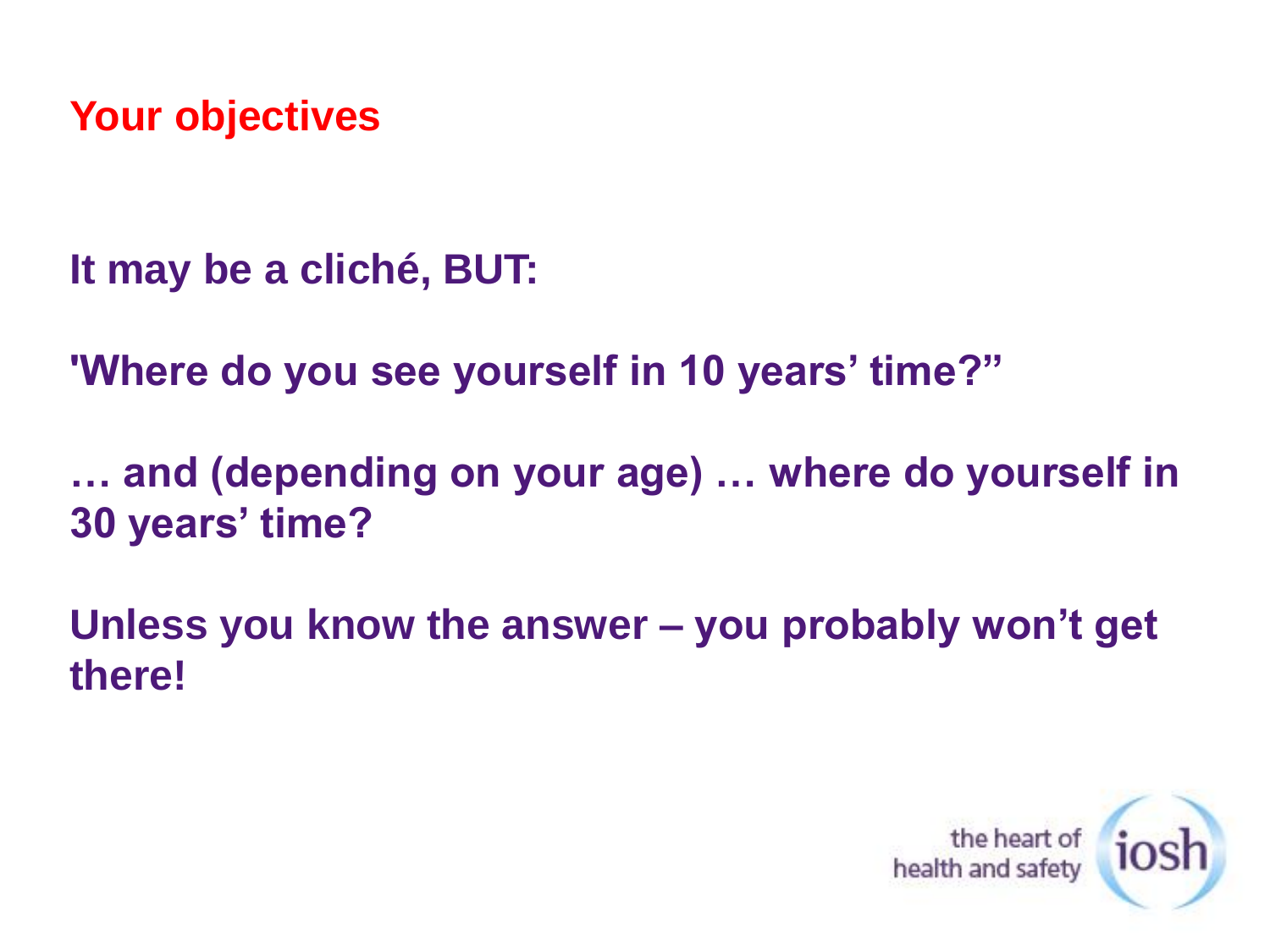**Things to think about:**

#### **MONEY**

- **Personal budget**
- **How much do you need?**
- **Do you have a 'buffer'?**
- **Future requirements**
- **Retirement**



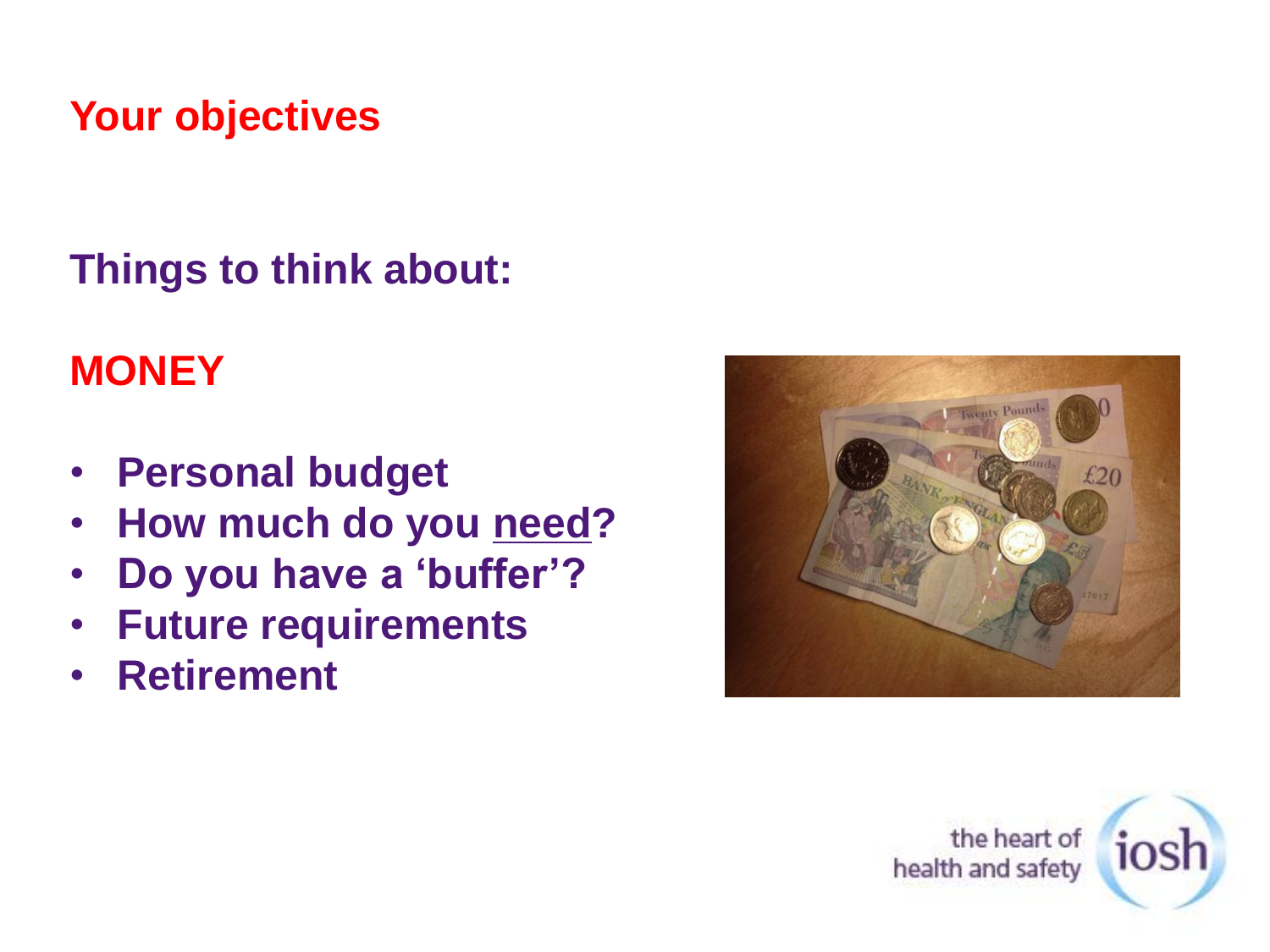**Things to think about:**

#### **LIFESTYLE**

- **Be your own boss?**
- **Your time is yours**

**… But be careful what you wish for …**



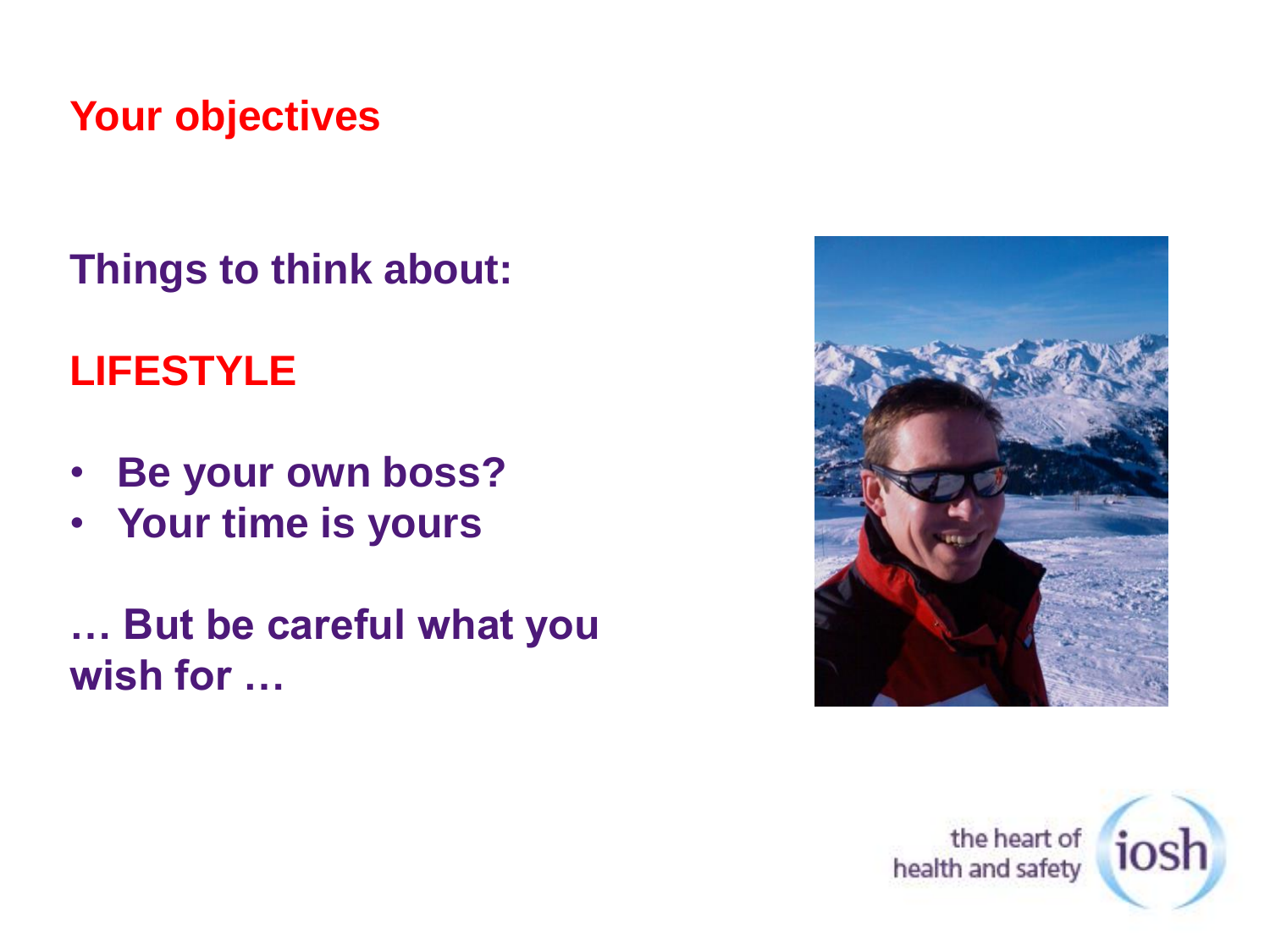|                      | <b>MONEY</b>                                                                                                                                                     | <b>LIFESTYLE</b>                                                                                  |
|----------------------|------------------------------------------------------------------------------------------------------------------------------------------------------------------|---------------------------------------------------------------------------------------------------|
| <b>ADVANTAGES</b>    | Earn what you want<br>$\bullet$<br><b>Flexibility of remuneration</b><br>$\bullet$                                                                               | Freedom<br>$\bullet$<br>Challenge<br>$\bullet$<br>Achievement<br>$\bullet$                        |
| <b>DISADVANTAGES</b> | No guaranteed income<br>$\bullet$<br>No holiday pay or sick pay<br>$\bullet$<br>No pension, car, benefits<br>$\bullet$<br><b>Personal liability</b><br>$\bullet$ | Solitude<br>$\bullet$<br>Danger of over-work<br>$\bullet$<br>Unpopular tasks as well<br>$\bullet$ |

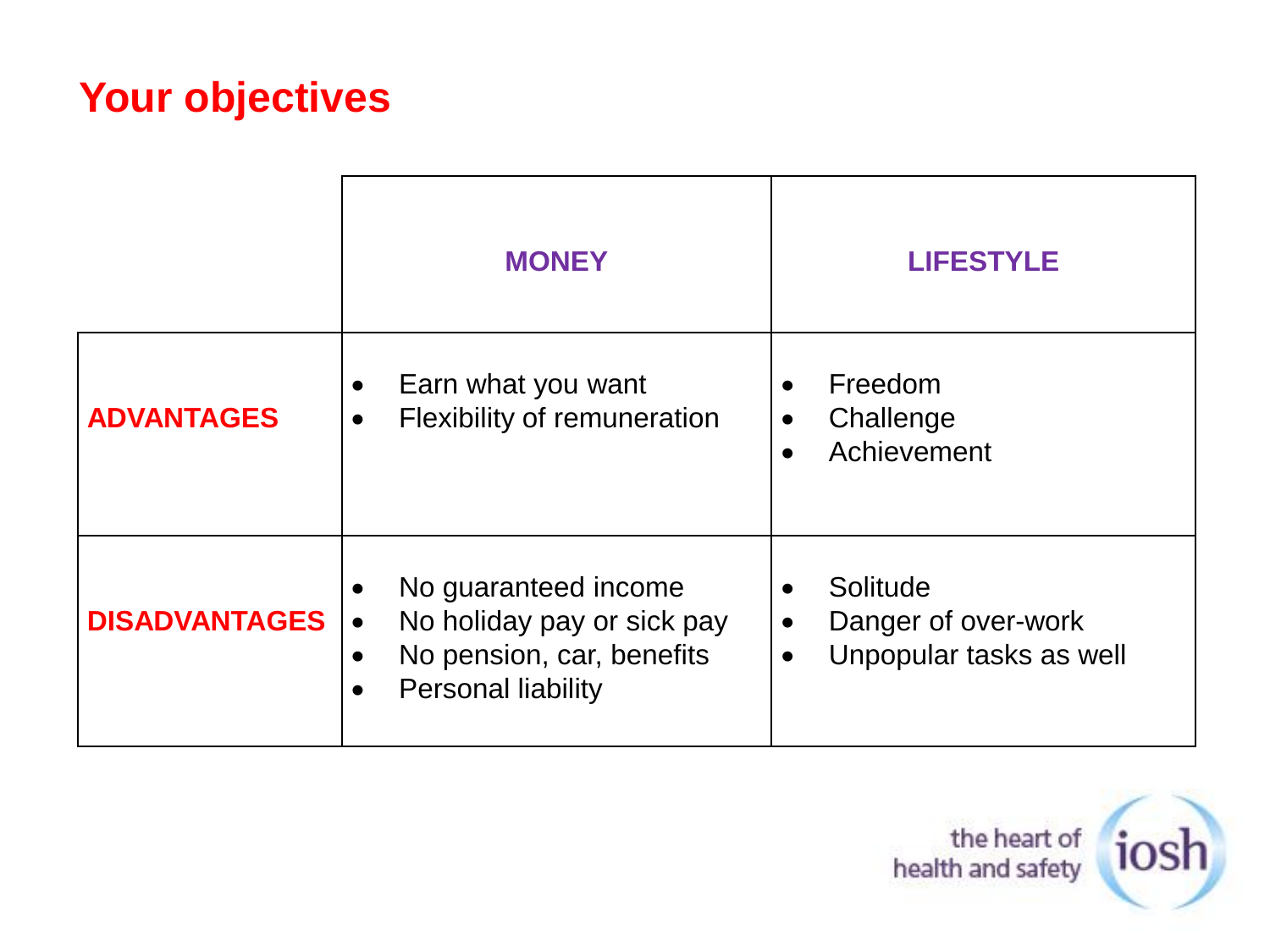#### **What type of work do you enjoy?**

- **Are you good at it?**
- **Is there demand for it?**
- **Will it pay enough?**

**Who are your potential clients?**

**Are you willing to expand and employ people as your business grows?**

**Write a Business Plan – it will change but you need a plan**

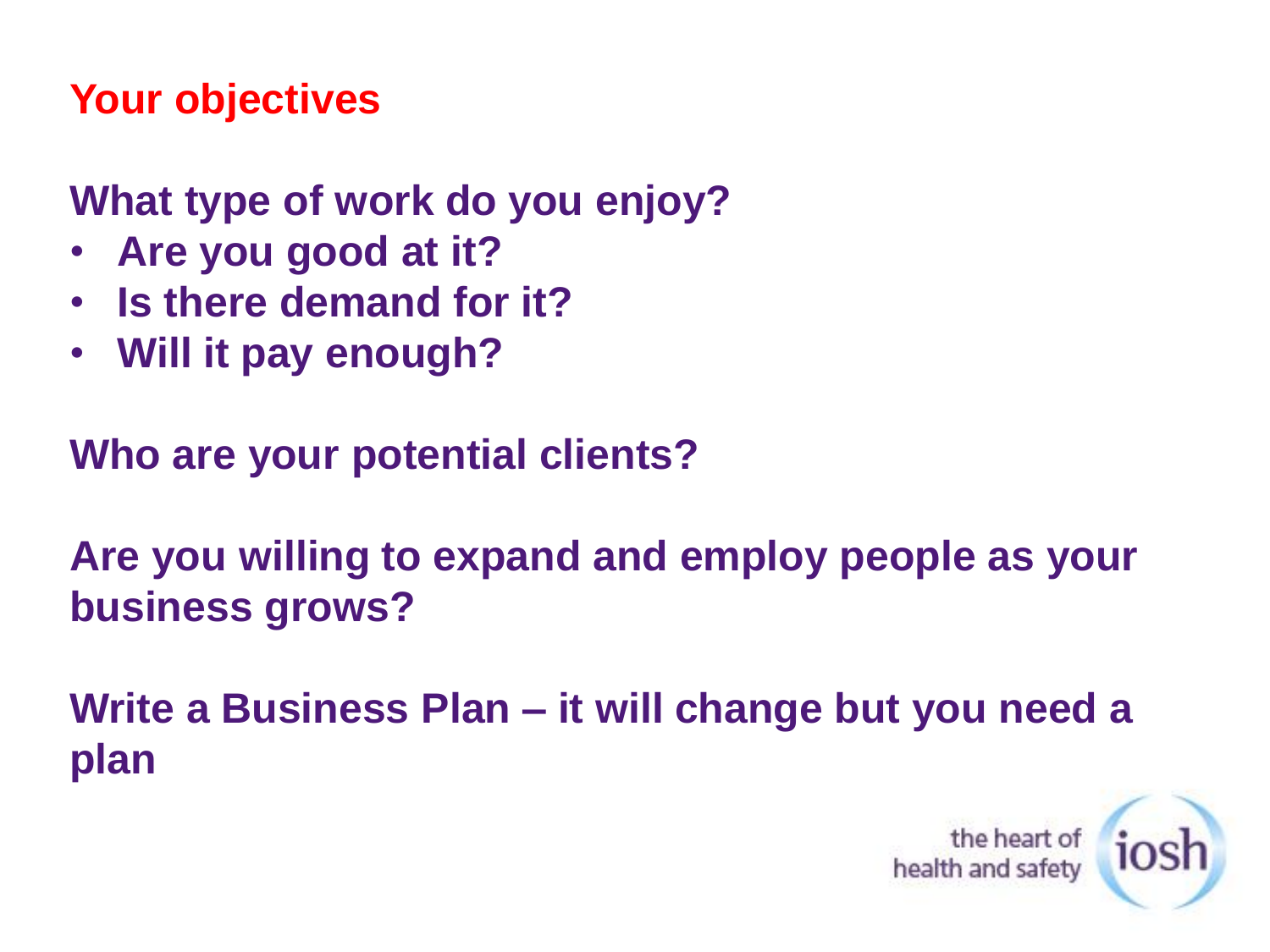# **CASE STUDY**

#### **Turning down a good job …**

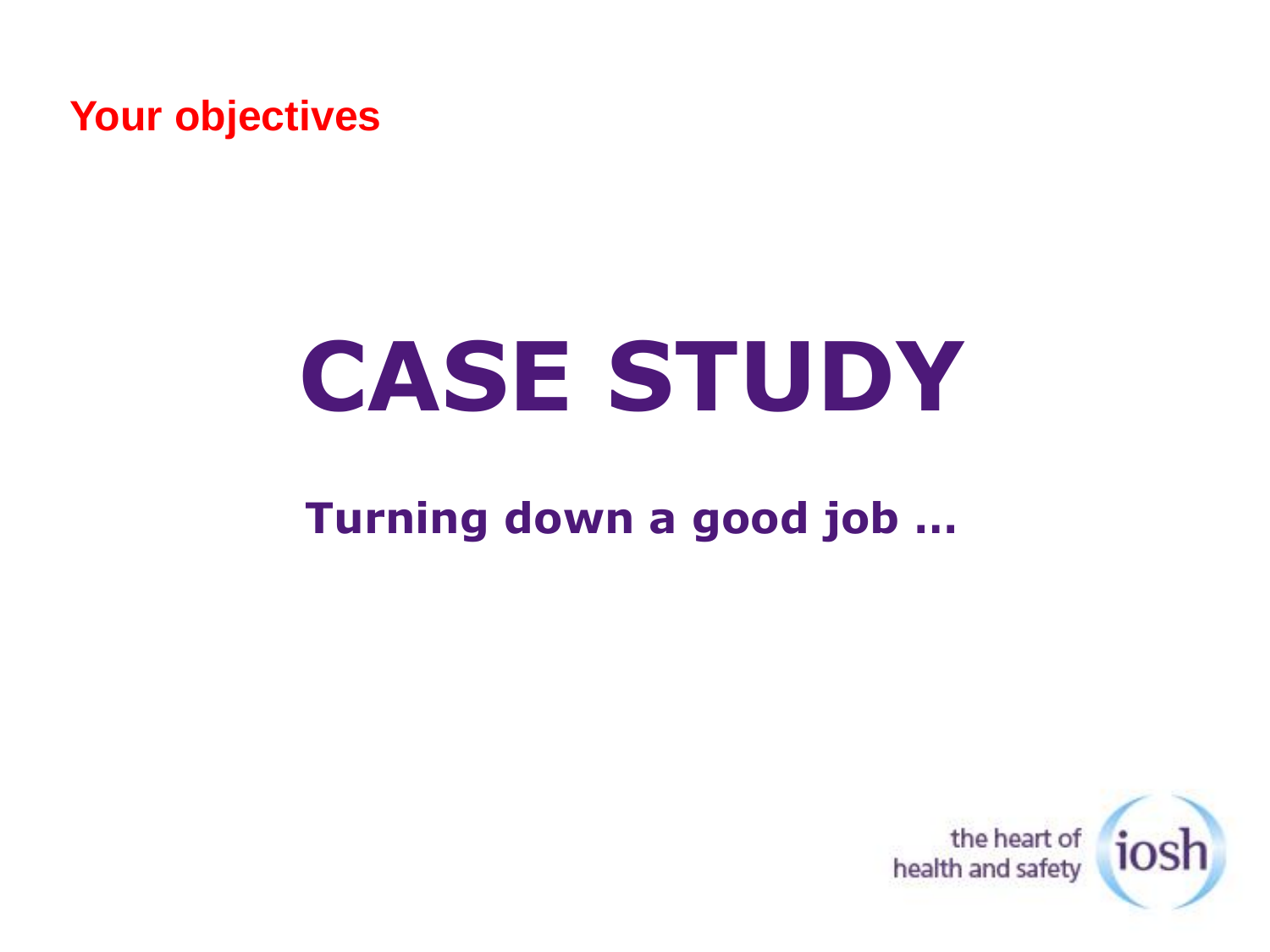#### **Your business services**

#### **Key attributes**

- **Organisation skills**
- **Social skills**
- **Positive attitude**
- **Professionalism**

#### **For a head start …**

- **Consultancy experience**
- **An identified market and "product"**
- **Network of contacts**
- **Established reputation in your sector**

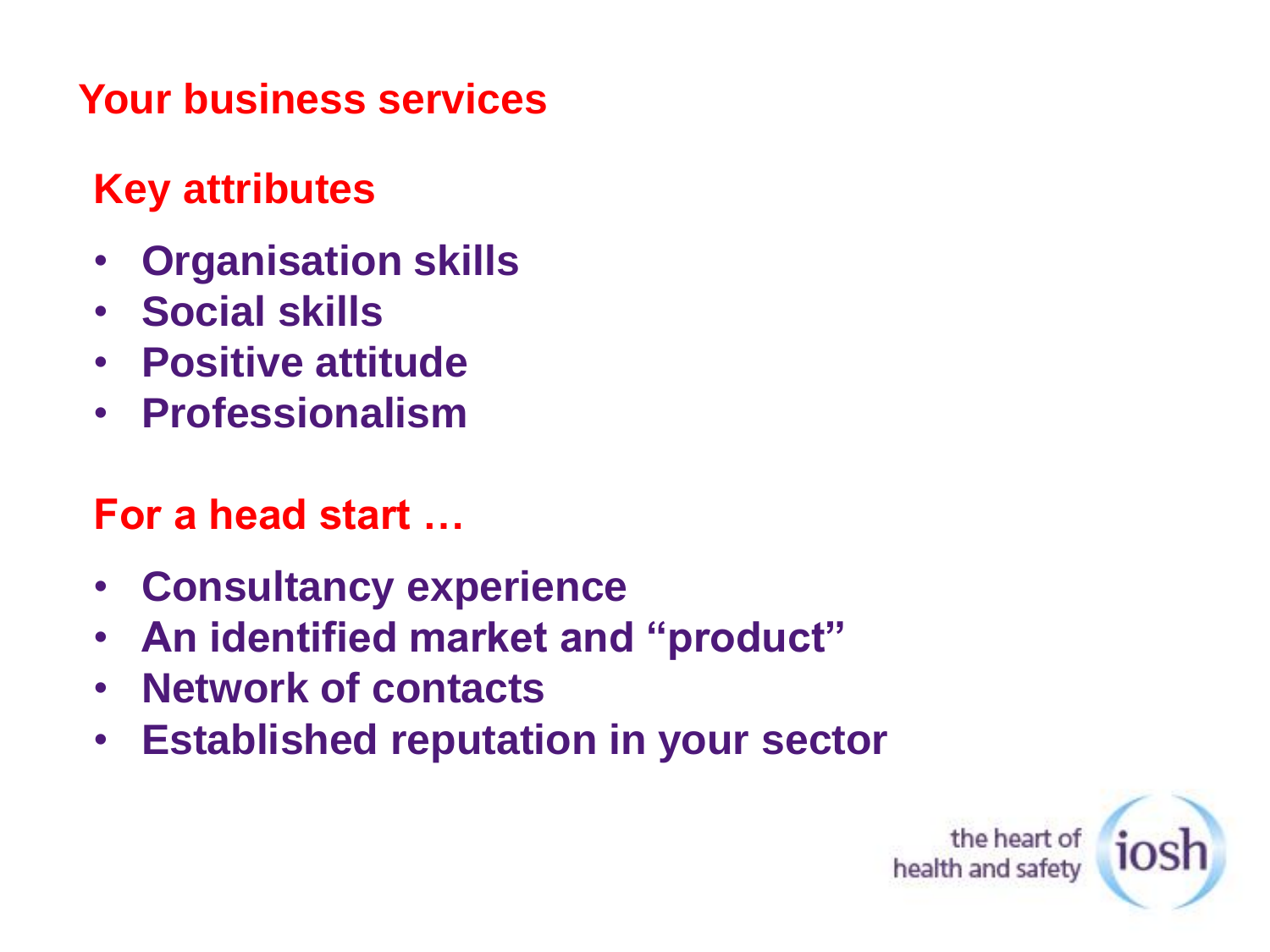**Your business services**

- **Trading structure**
	- **- Sole trader**
	- **- Partnership**
	- **- Limited Liability Partnership**
	- **- Company**
- **Trading name**
	- **- The right image?**
	- **- Companies House name availability**
	- **- Domain name (.co.uk or other) availability**

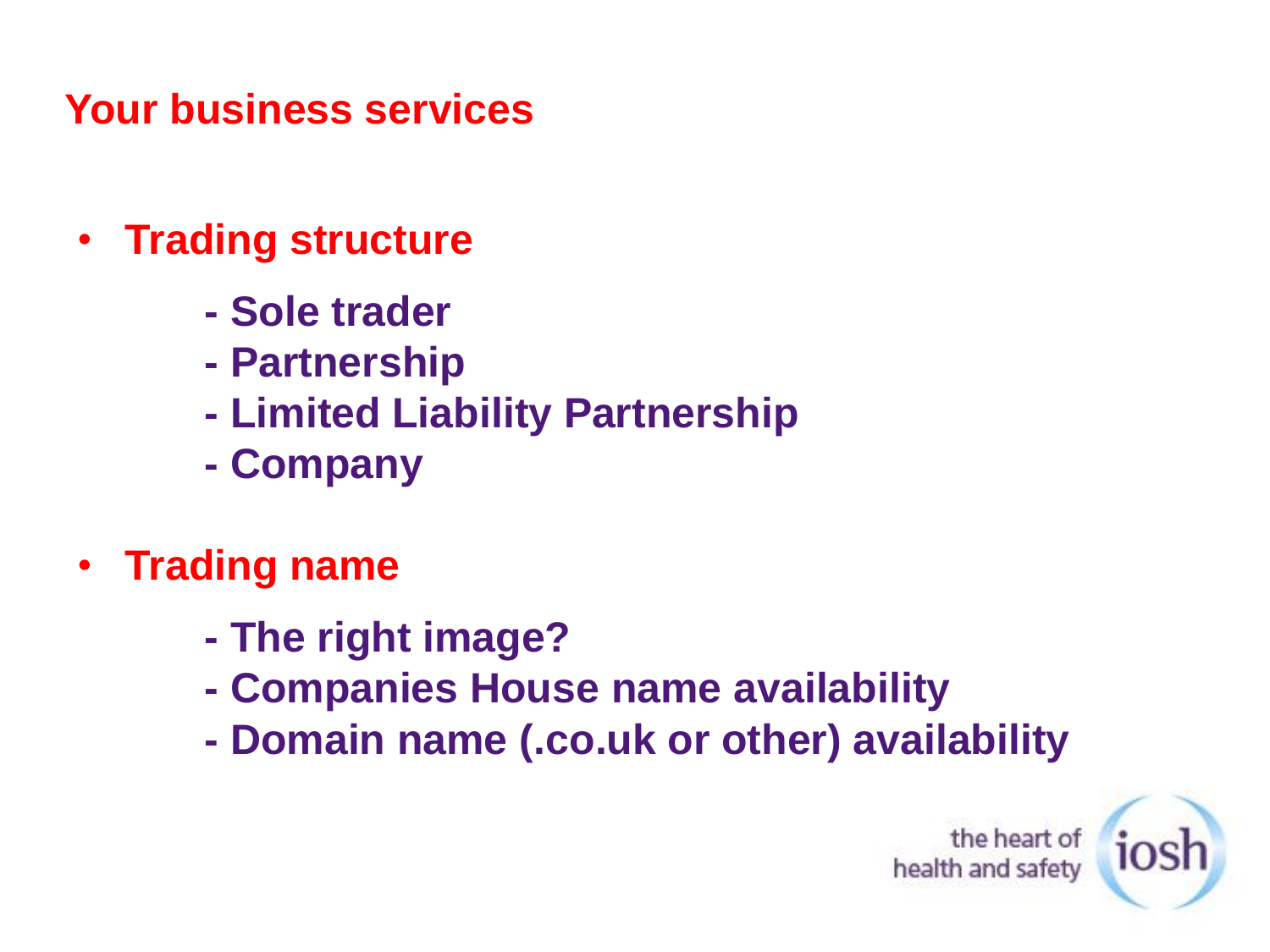#### **Your business services**

**How will you present your business services?**

- **What 'product' are you selling?**
- **What will you call it?**
- **Will your clients and the market recognise it?**

#### **I saw this in France… "we can move your s…tuff"**



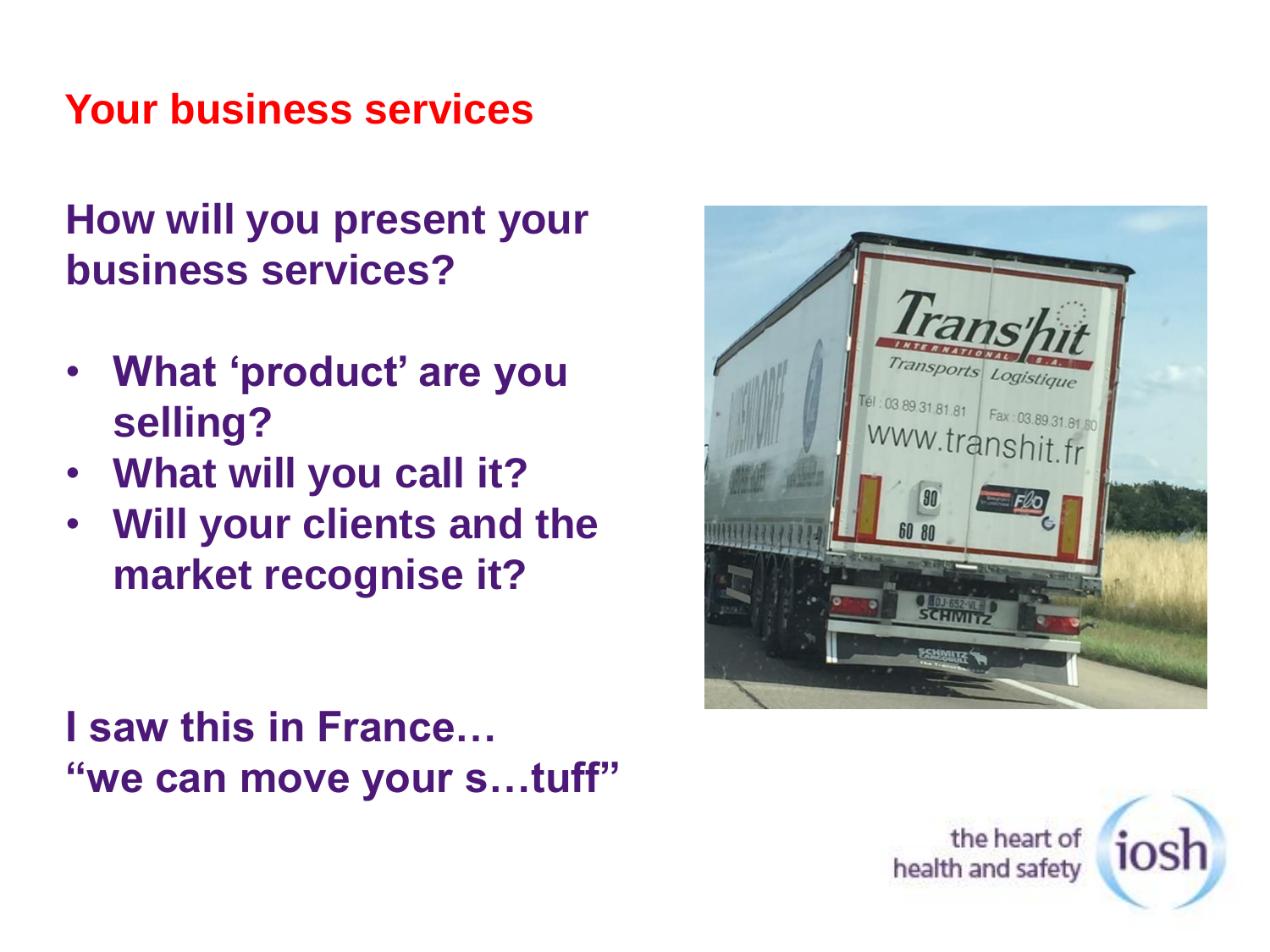#### **Premises**

- **- Home**
- **- Home and "pay as you go" office space**
- **- Shared office**
- **- Own office**





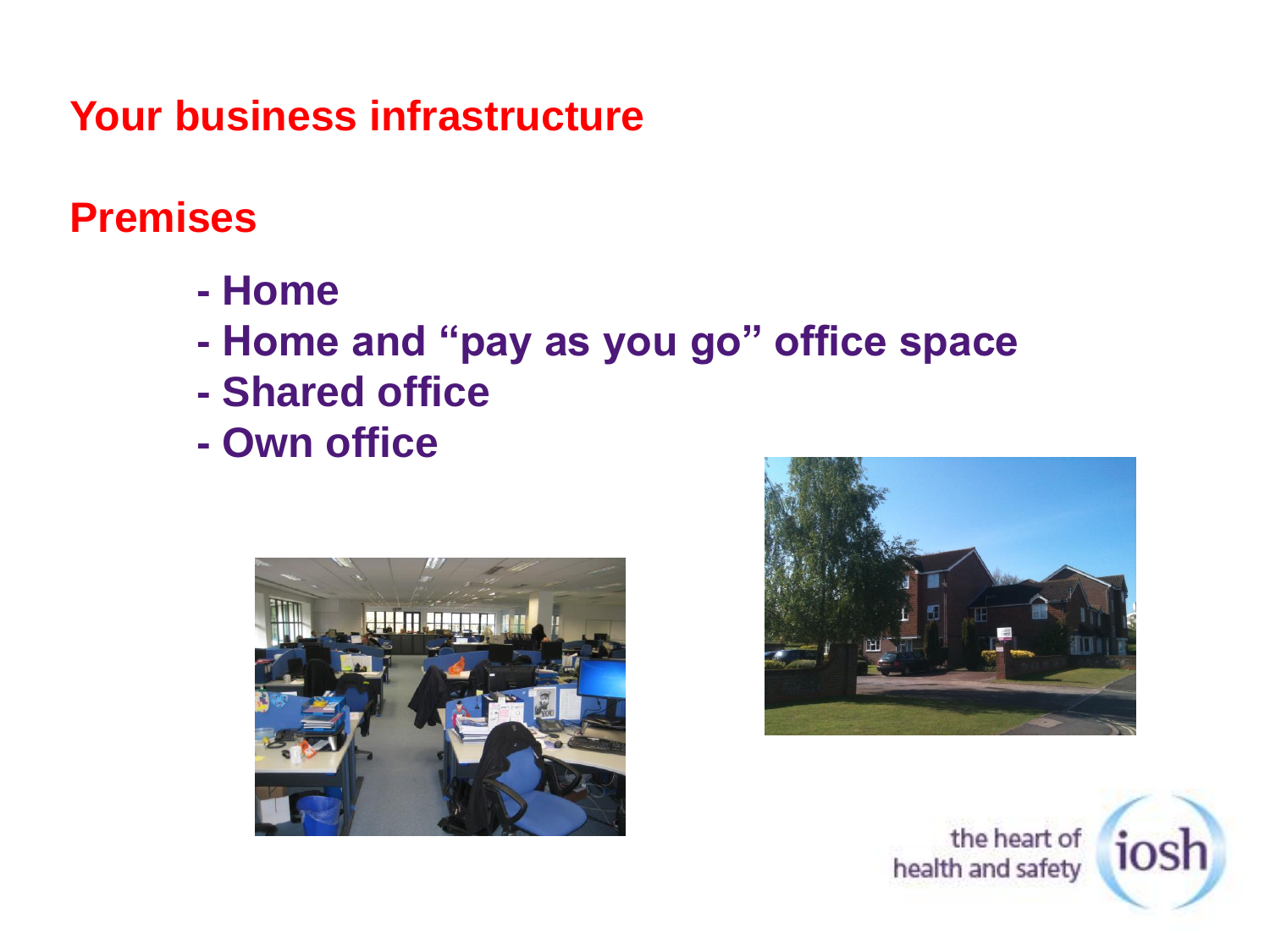#### **IT systems**

- **Security of data**
- **Remote access to data**
- **Website**
- **Email systems**
- **Telephone (land line, mobile, phone bureau)**



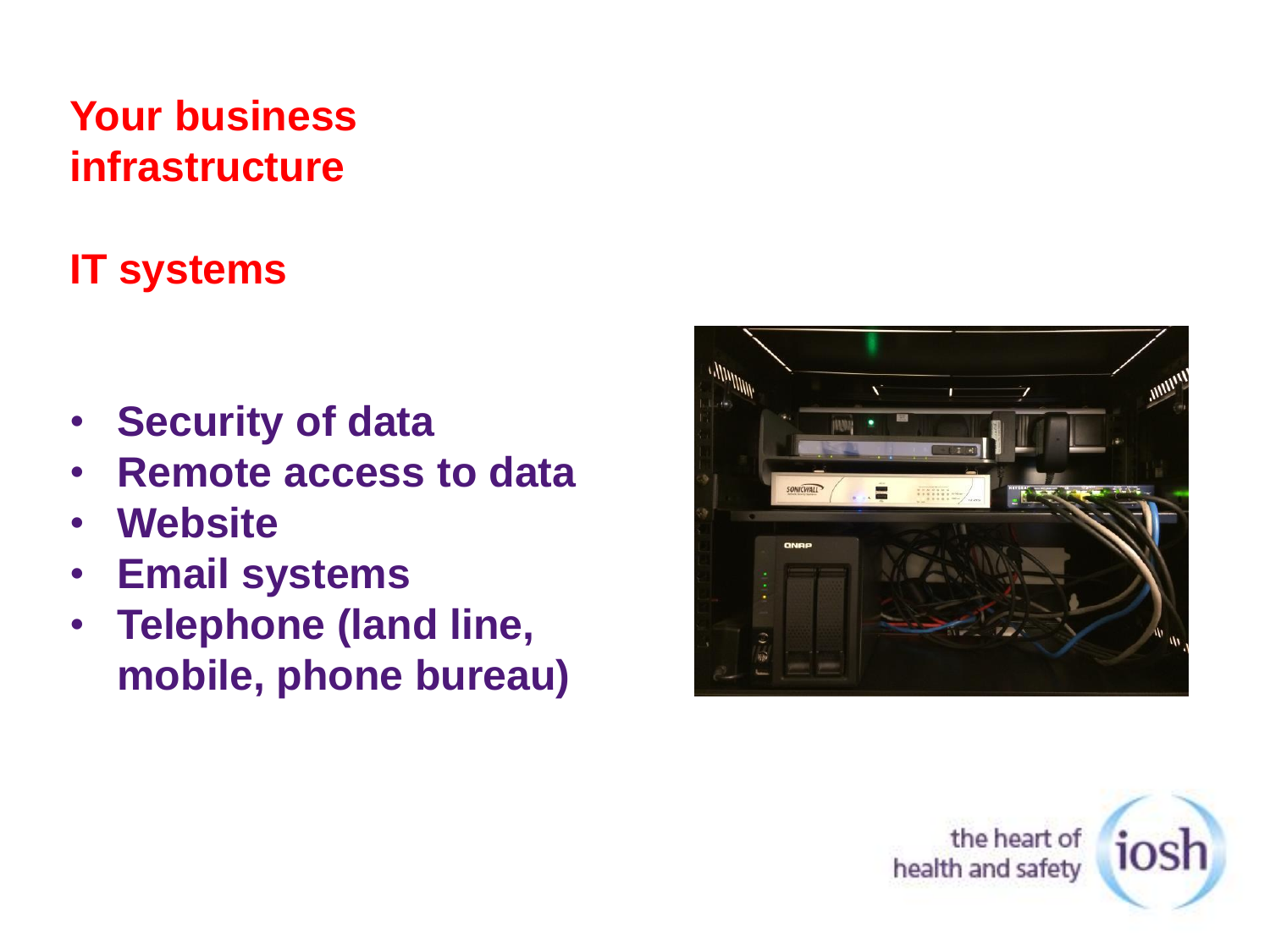**Outsourcing**

**You may be good - but you cannot do it all … at least not effectively**

**Stick to what you are good at and look at outsourcing admin or specialist tasks:**

- **Typing reports**
- **Bookkeeping**
- **IT systems management**

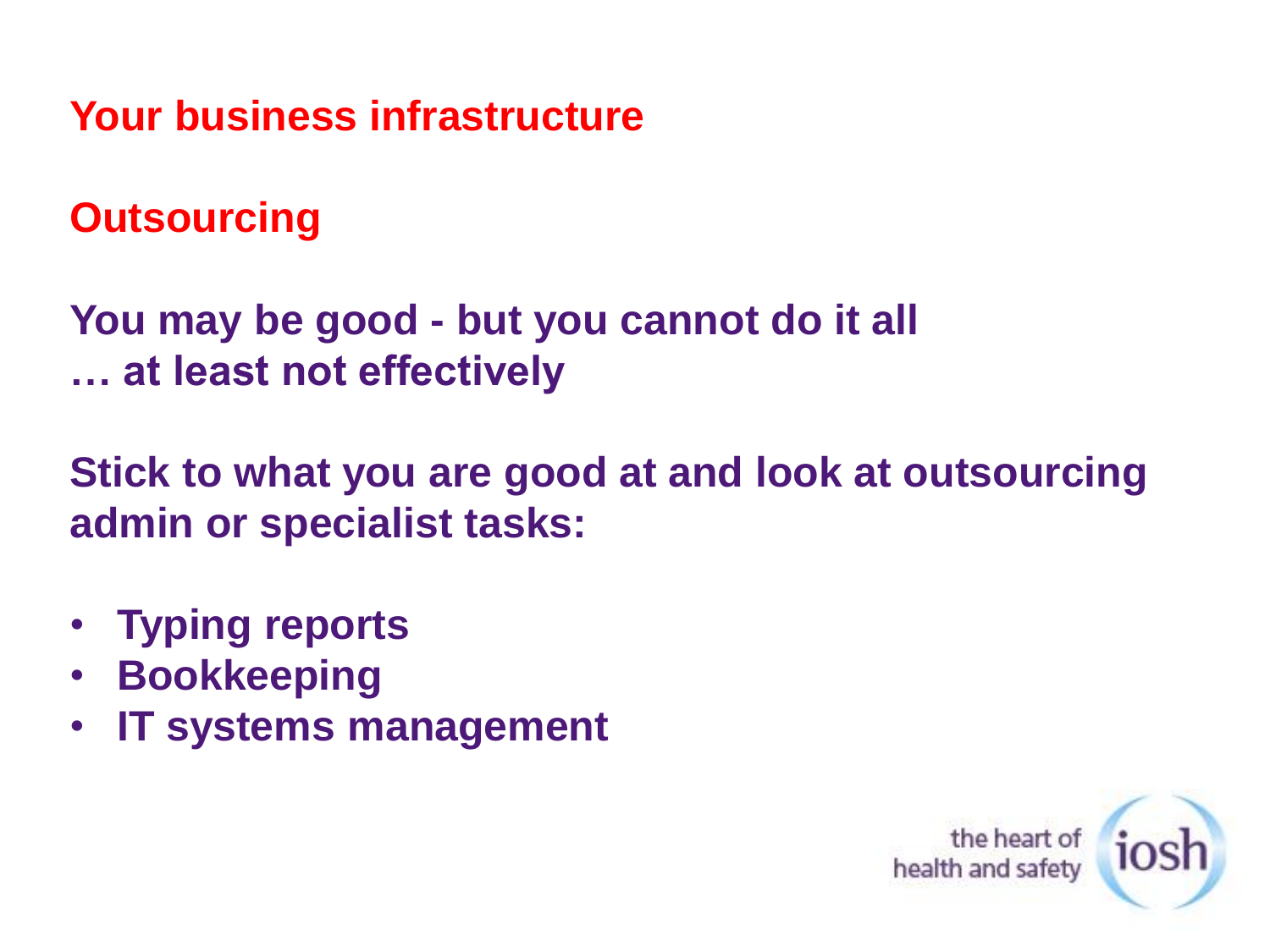#### **Outsourcing**

**This could include specialist professional work which is ancillary to your core work**

**Refer work**

**Sub contract (but note the liabilities)**



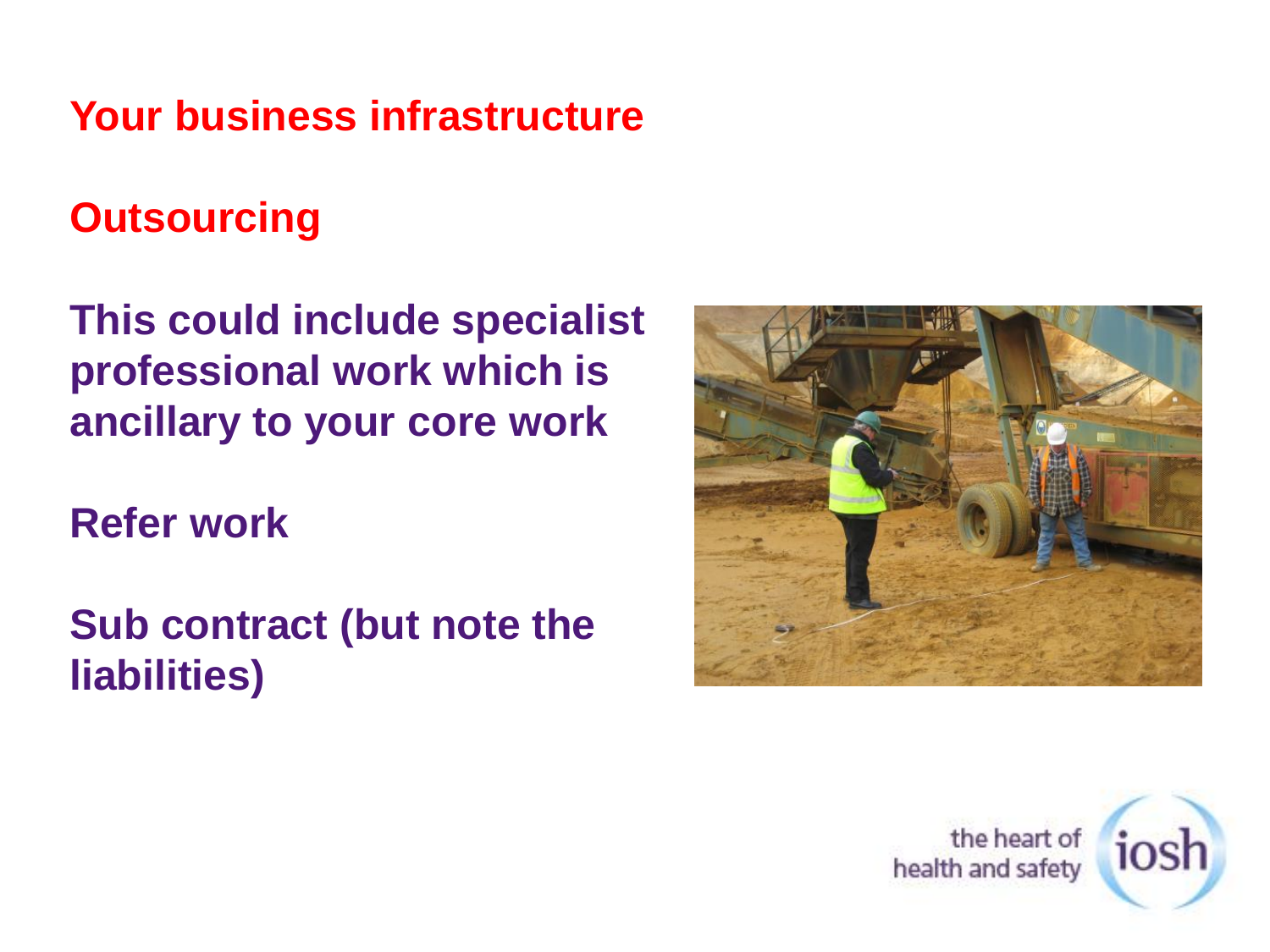#### **Business systems**

- **Professional memberships**
- **Regulation (data protection, copyright, etc.)**
- **Insurance (equipment, employees, PL, PI)**
- **Stationery and forms**
- **Terms of business**
- **Filing (including archives and retention periods)**

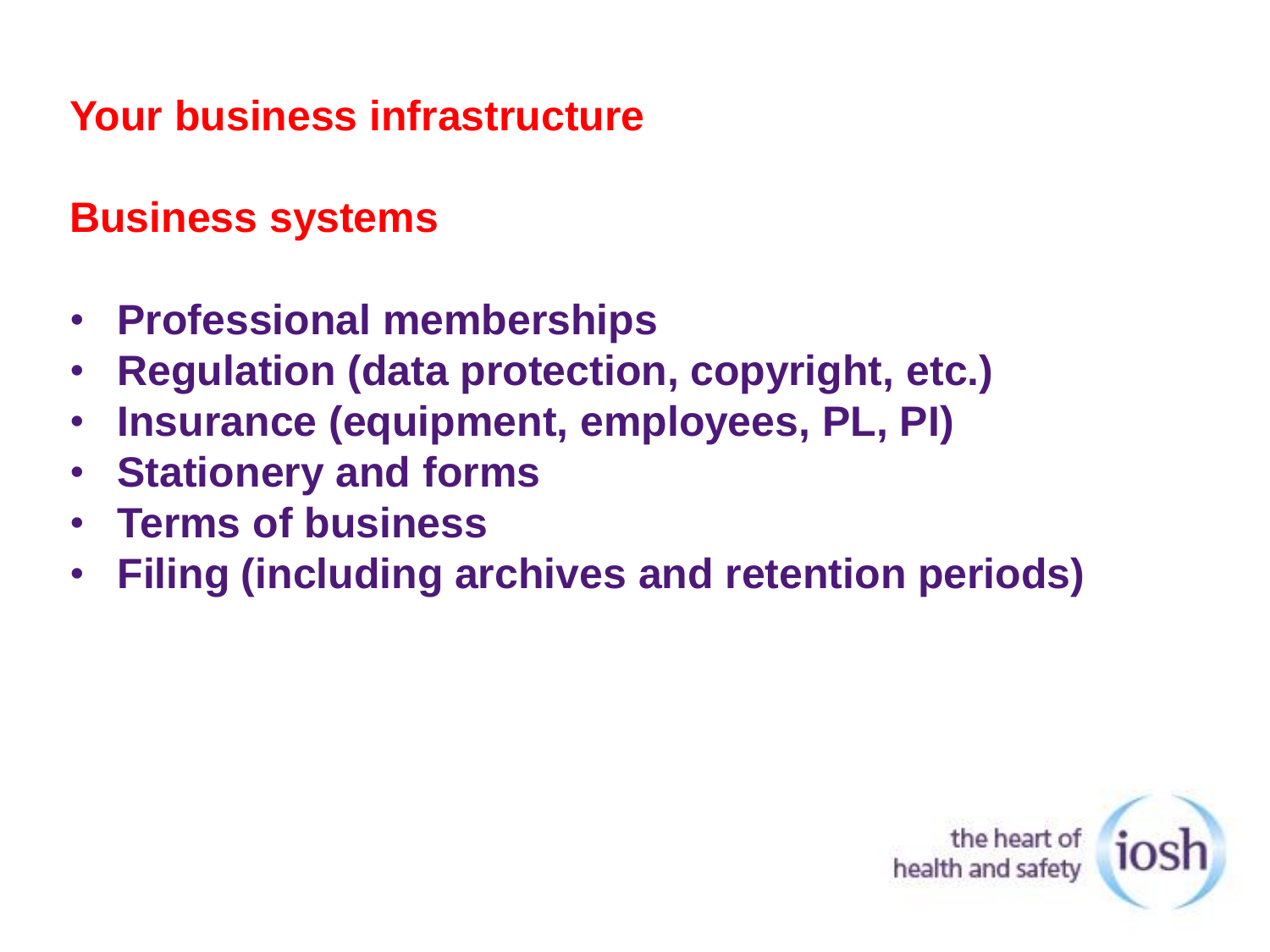#### **Financial matters**

- **Banking**
- **Accountant**
- **Cash flow and budgets**
- **Debtor management**
- **VAT registration (£83,000, flat rate scheme)**
- **Tax (income tax, NIC, corporation tax)**
- **Set aside a part of fees paid to pay tax bills**

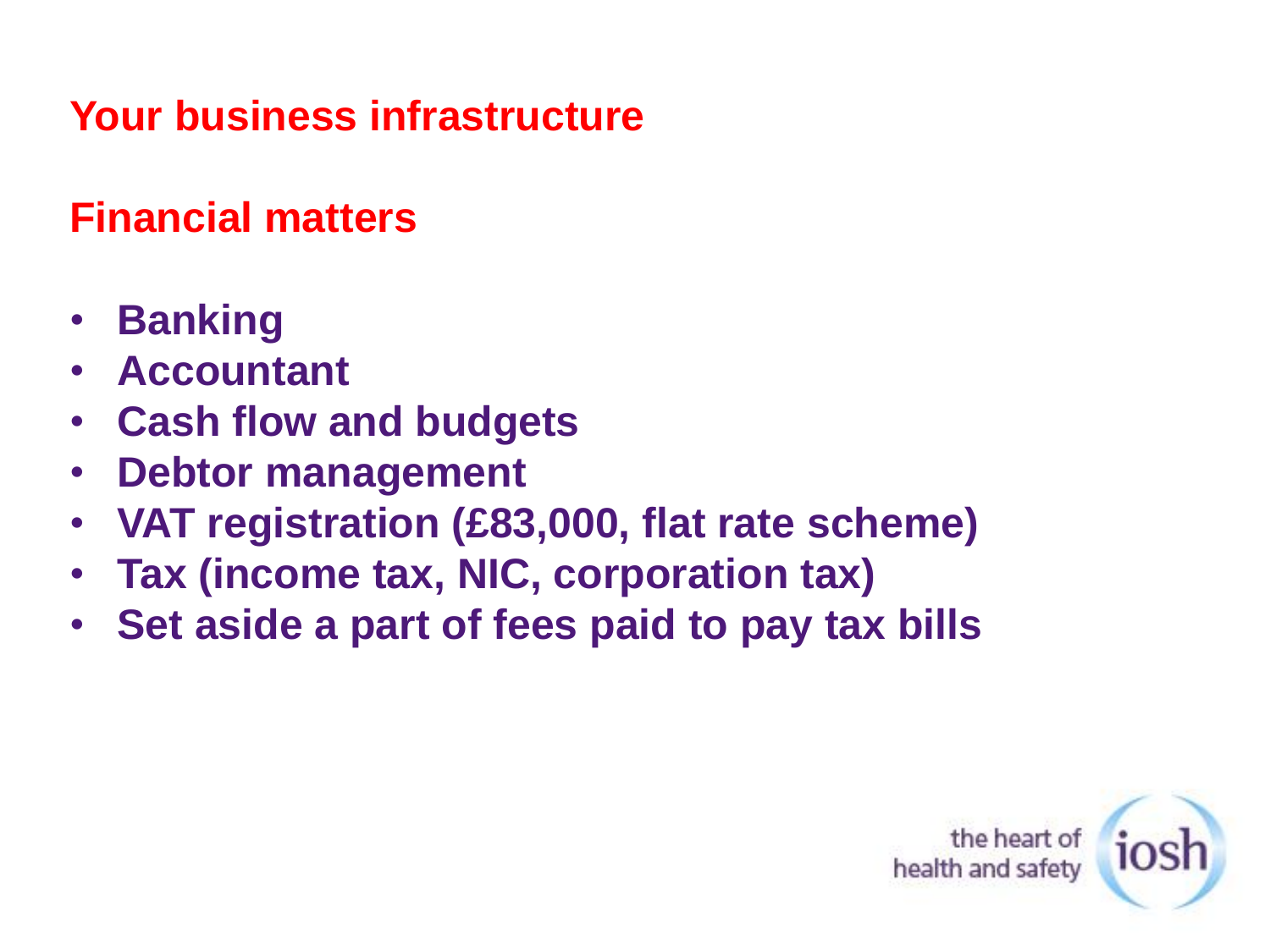#### **Financial matters - cash flow**

| <b>SAFETY PRACTICE LTD</b>     |                  |                  |               |                 |             |              |              |
|--------------------------------|------------------|------------------|---------------|-----------------|-------------|--------------|--------------|
| FEE LIST 01.01.16 - 31.12.16   |                  |                  |               |                 |             |              |              |
| <b>JOB</b>                     | <b>Confirmed</b> | <b>Potential</b> | <b>Billed</b> | <b>Expenses</b> | Invoice no. | <b>Month</b> | <b>Total</b> |
| <b>ABC Holdings Plc</b>        |                  |                  |               |                 |             |              |              |
| West Street depot noise survey |                  |                  | 2,200.00      | 659.35          | 16001       | Jan          | 2,859.35     |
| Risk assessment work           | 4250.00          |                  |               |                 |             |              |              |
| Health and safety training     |                  | 1,800.00         |               |                 |             |              |              |
| <b>Big Manufacturers Ltd</b>   |                  |                  |               |                 |             |              |              |
| ISO 18001 accreditation        | 6,500.00         |                  |               |                 |             |              |              |
| Premises audits                |                  |                  | 10,560.00     | 358.00          | 16002       | Feb          | 10,918.00    |
| Management reports             | 2,750.00         |                  |               |                 |             |              |              |
| <b>City Productions</b>        |                  |                  |               |                 |             |              |              |
| Strategy review                |                  |                  | 965.00        | 96.50           | 16003       | Mar          | 1,061.50     |
| COSHH assessment advice        |                  | 6,850.00         |               |                 |             |              |              |
| Incident management training   | 3800.00          |                  |               |                 |             |              |              |
|                                |                  |                  |               |                 |             |              |              |
| <b>TOTAL</b>                   | 17,300.00        | 8,650.00         | 13,725.00     | 1,113.85        |             |              | 14,838.85    |

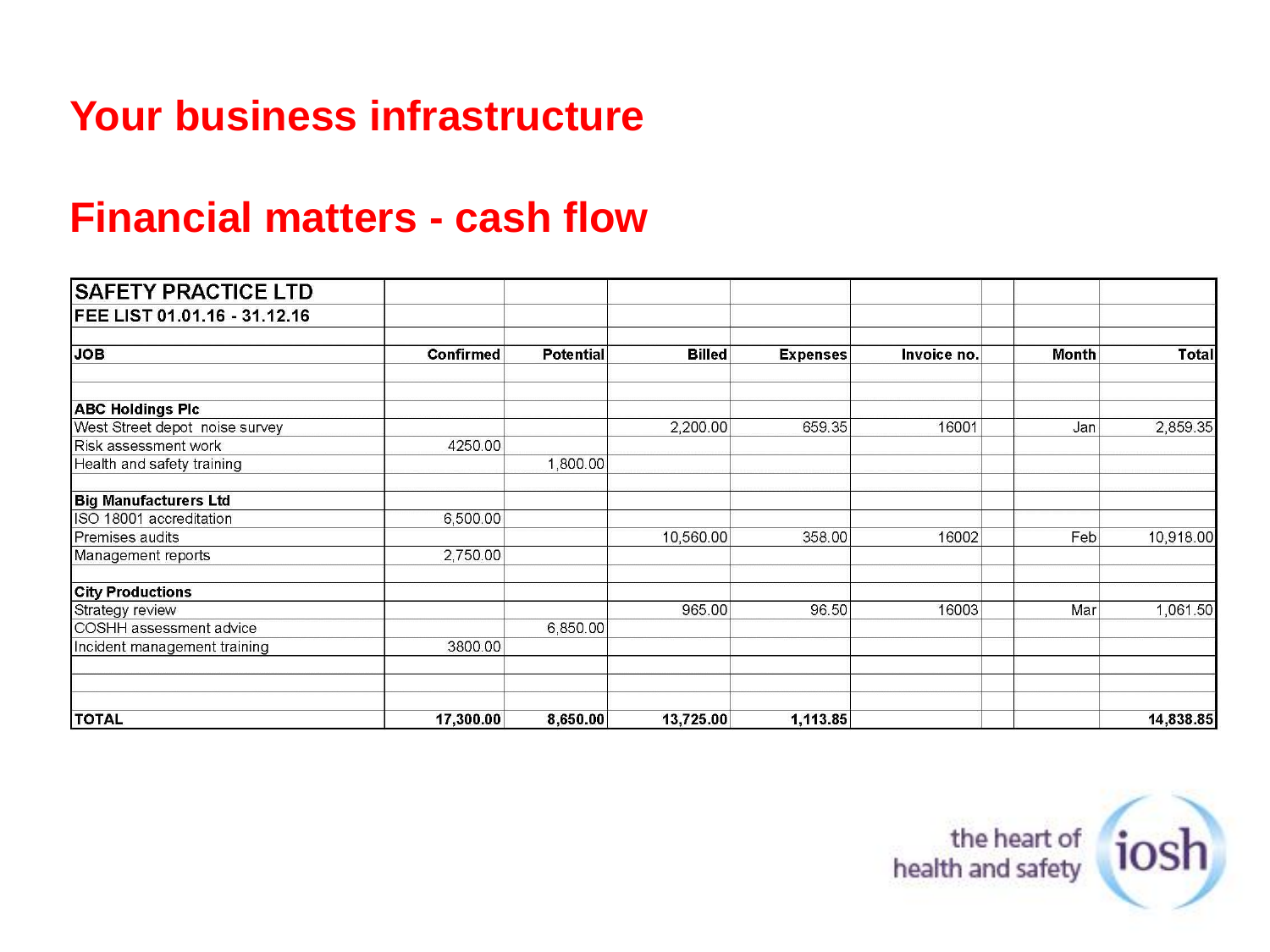#### **Achieving Your Goals**

- **Stick to what you know**
- **Become the expert**
- **Be helpful**
- **Refer work to people**

#### **My best instructions are referrals from satisfied clients**

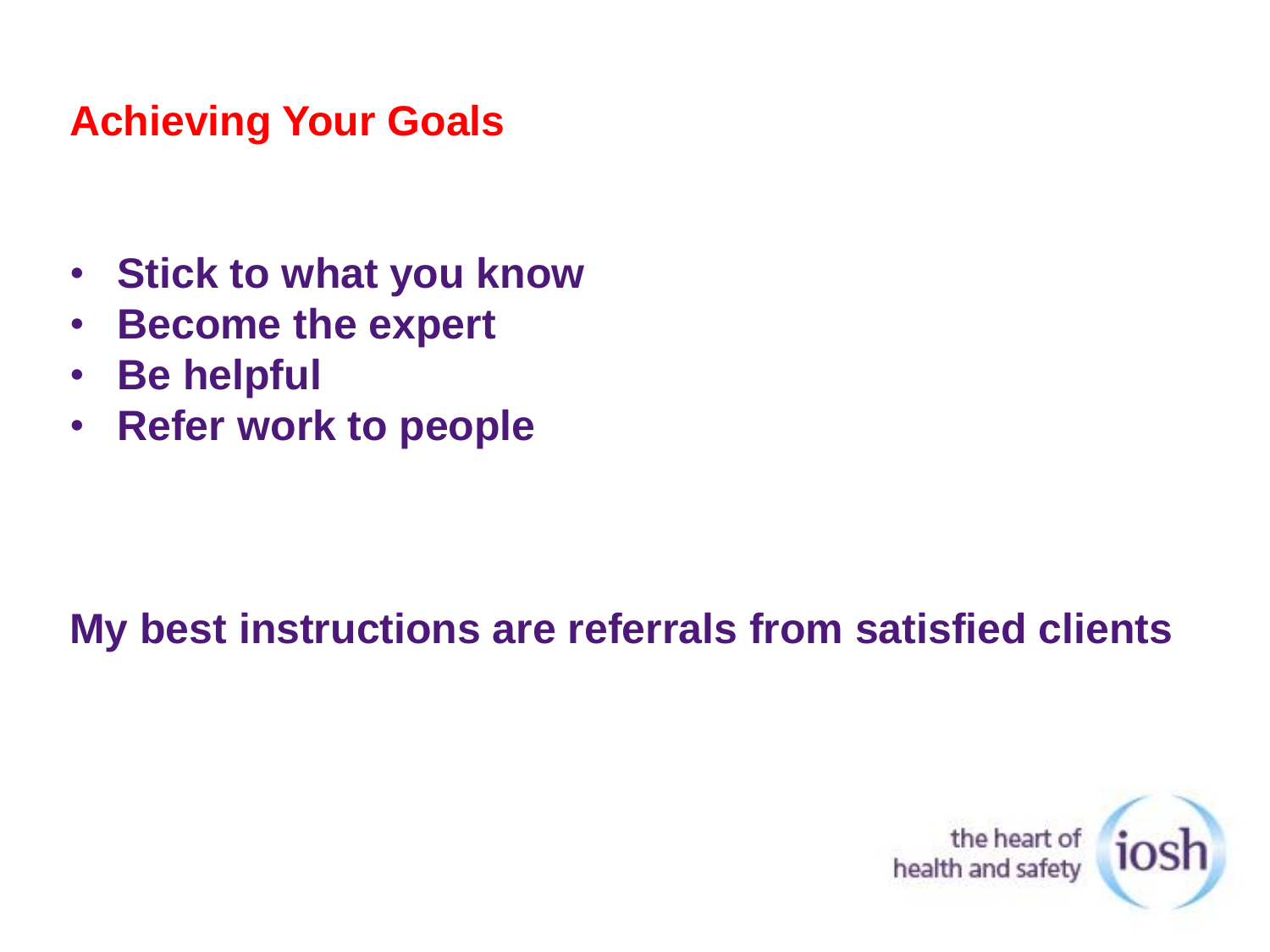- **Achieving Your Goals**
- **3 top tips:**

- **1. "People buy people" – relationships are vital**
- **2. Clients like reliability, honesty and integrity**
- **3. Under-promise and over-deliver**

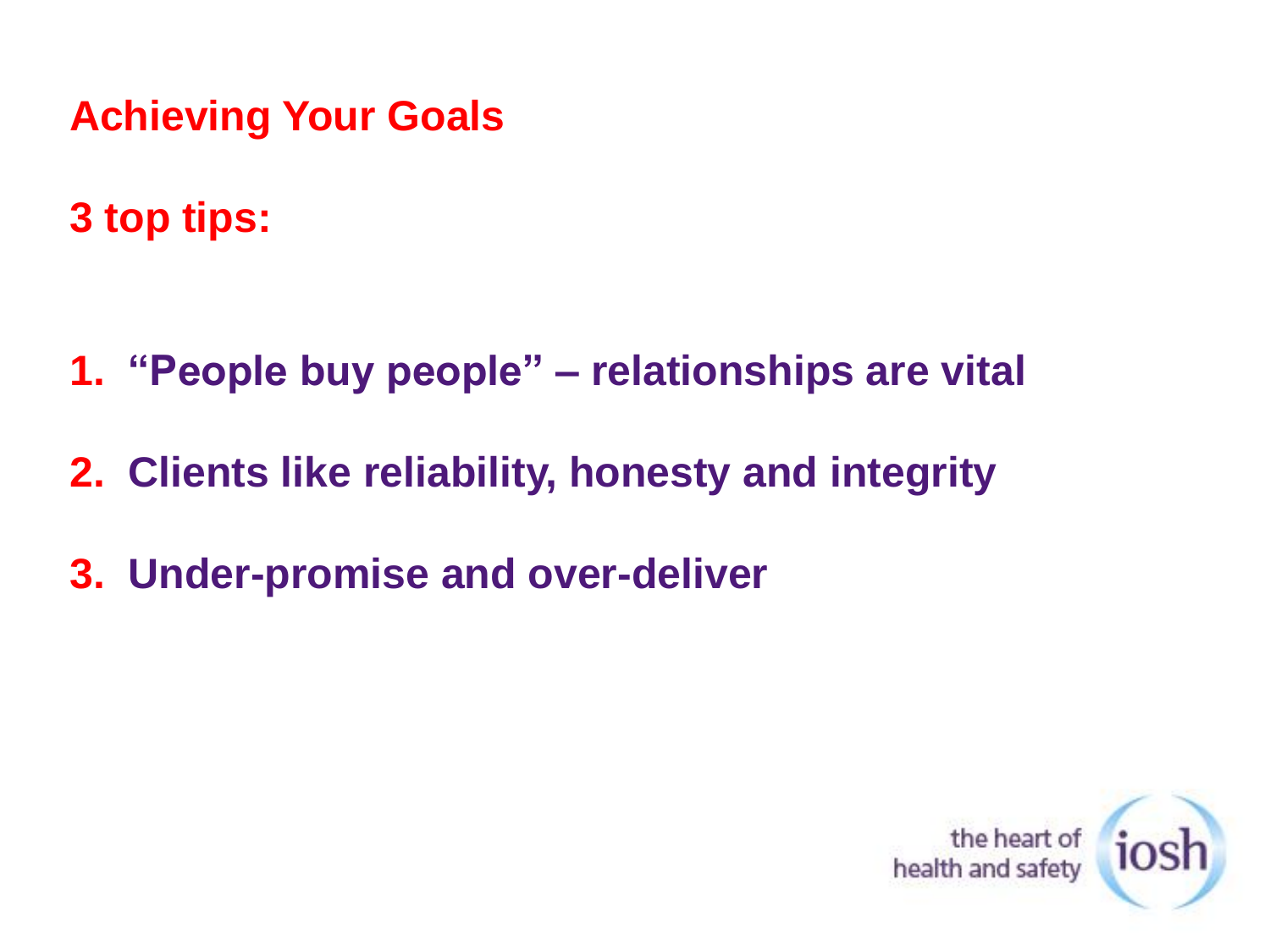### **Further information**

Institution of Occupational Safety and Health www.iosh.co.uk

- Branches
- Consultancy Group
- Resources

Chartered Institute of Personnel and Development www.cipd.co.uk

#### www.gov.uk

- Starting up a business
- Writing a marketing plan